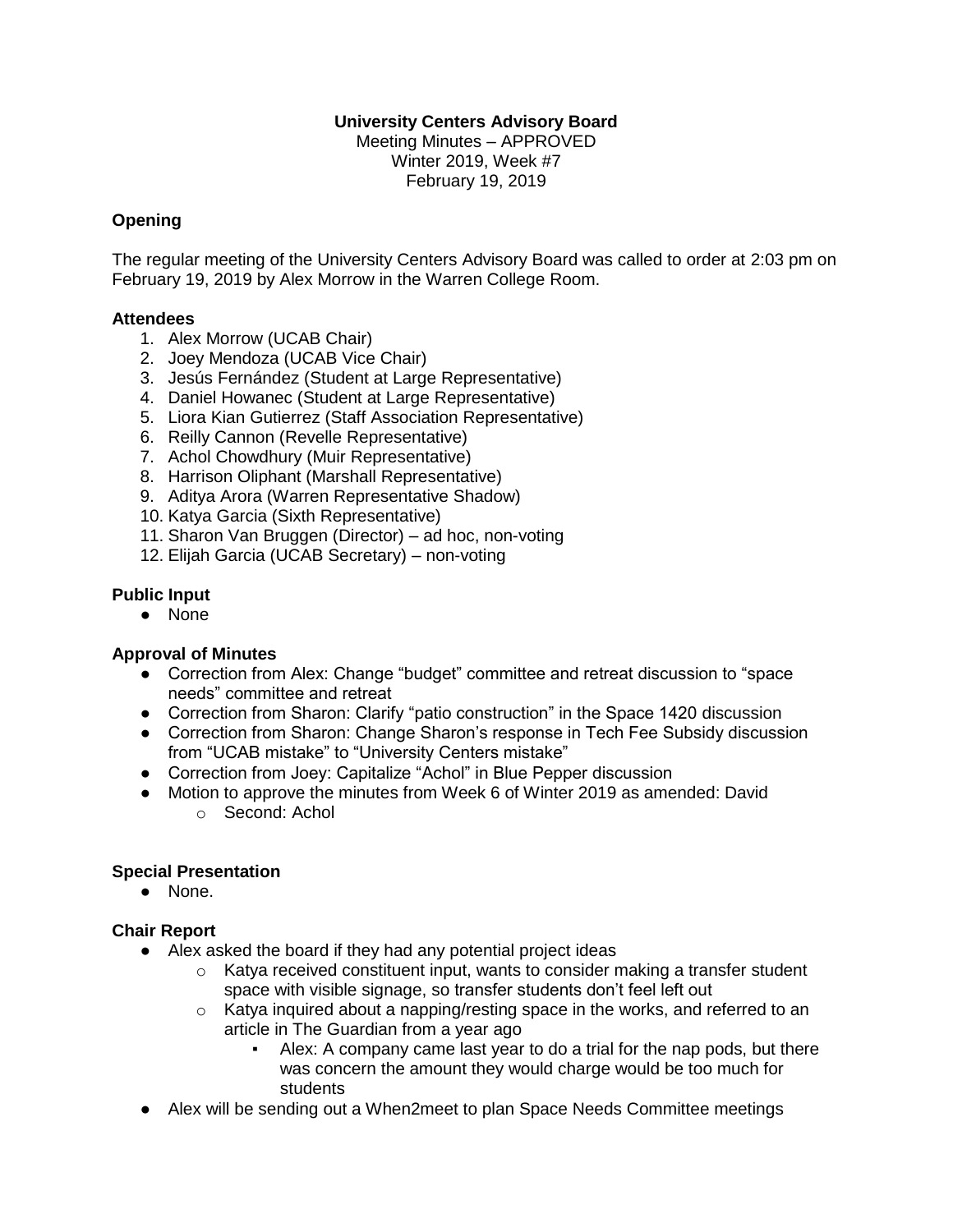# **Vice Chair Report**

- Space Allocation Committee
	- o Joey's email is [ucabvicechair@ucsd.edu](mailto:ucabvicechair@ucsd.edu)
	- o Space allocation projects have begun, including pilot programs
	- $\circ$  If you want to be part of the Space Allocation Committee, email your interest
	- $\circ$  The main goal is to have student orgs apply, and based on criteria, determine who is allocated space and in what order; there will be an entirely new rulebook for this year
	- o First meeting time is on Friday, let Joey know if you have any questions

# **Director Report**

- Space management during rains
	- $\circ$  Spaces get a lot of water intrusion when people coming into buildings, especially with dripping umbrellas at doorways
		- This is mitigated with periodic dry mops
	- o The PC East side slider doors do not function properly in the rain, and let in tons of water during hard rains
		- **•** This is why these doors close during the rainy season
		- They ensure to staff the centers with custodians to assist in drying
	- $\circ$  Sharon thinks the custodial team did a great job earlier in the week with a substantial storm
- Reminder about Black History Month brunch
	- $\circ$  Let Sharon or Sophia know if you want to attend, so they can save seats at the table and buy more tables if necessary
	- o The event is Saturday, February 23rd from 10am-1pm
	- o There will be great speakers, meals, and entertainment
	- o Let Sharon know if you have any questions
- Sharon also encouraged everyone to join the Space Allocation Committee, since there are a lot of great things coming to campus that will need support to get done
- Start thinking about the University Centers brand
	- o Amanda Marples (Assistant Director of Marketing) will be doing a special presentation with the board sometime soon
	- $\circ$  Think about what words/concepts you use to describe University Centers now, and what words/concepts you would like people to use in the future
- Joey: Have you heard anything from campus planning?
	- o Sharon: Robert Clossin (Director of Physical and Community Planning) is excited to meet with the board, and is hoping to schedule a special presentation date soon

### **New Business**

Tech Fee Subsidies

● none

### **Old Business**

Blue Pepper (BP)

● Vote will take place today to consider BP's lease renewal, or to consider other vendors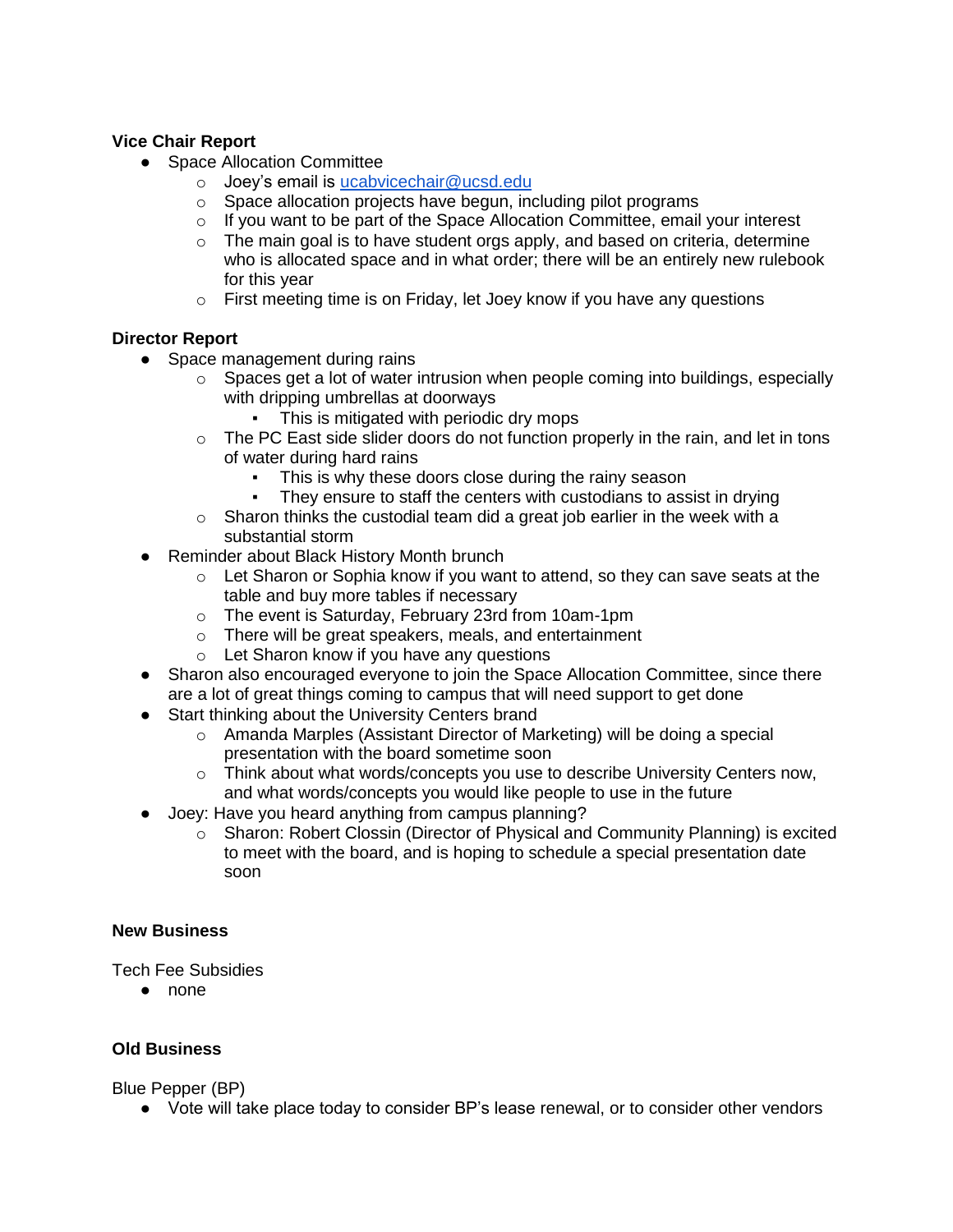- Achol went back to her constituents, and brought up the Torrey Pines Living and Learning Community (TPLLC)
	- Constituents were concerned that there is already a lot of construction going on throughout the campus, and by the time construction for other vendors is done, construction will have barely begun for a potential BP replacement
	- 15 people voted to keep BP with this new perspective
- Sharon commented that it's important to consider whether or not BP can withstand the competition coming to campus; BP is up against a growing and changing dynamic
- Joey: If we look at the campus as a whole, just about all of the food establishments outside Price Center are operated by HDH
	- TPLLC will be a deviation regarding food, since outside vendors will be contracted
		- Price Center will no longer be the exclusive provider of non-HDH vendors
		- As of this point, University Centers hasn't had much vendor competition
	- With regards to construction concerns, it's important to reframe issues for the constituents
		- UCSD is a great research institution that is always growing and changing
		- The question is not so much if there will be construction, but what kind of construction the students are willing to deal with, and what will benefit future students
- Achol: The main reason people don't want BP gone is that they don't want an Asian restaurant going away
	- Panda Express and Lemongrass aren't very homey in comparison
- David: A beneficial part of waiting is that we don't know who our competitors will be, plus Soda & Swine should reactivate the Old Student Center
	- In 2 years we'll have a better idea of what BP will be competing with
- Reilly: A lot of the constituents I talked to liked the idea of a short lease renewal, and to see how BP will fare in 2 years; this allows us to make a more informed decision
	- Liora asked how the board plans to leverage the decision between a 2-3 year lease extension and a 1-1.5 year extension
		- Joey added that the board doesn't know the phase schedule for TPLLC
	- Liora: We don't want an empty space, especially because Soda & Swine hasn't opened up yet
		- Hypothetically, if BP's lease were extended by 2-3 years, then the other vendors come in and decimate BP, then the board is stuck with BP because the lease would have already been signed
	- Joey: We have a really good example in Shogun, because they reached out to us and have been making improvements
- Aditya: How long would it take to get a new vendor?
	- Sharon explained that the time to secure a new vendor varies, and that starting the conversation early will only be beneficial for research and planning
		- Lease signing can take 2-4 months depending on the vendor's experience
		- The buildout process for a potential replacement would be faster since the new vendor would be working with a 2nd generation restaurant
- Daniel: Some students can't even tell that BP is a restaurant, since the only real signage for BP is on the doors
	- This might be the reason for the lack of traffic
	- Daniel noticed a sign that still said "Hi Thai" on it around the building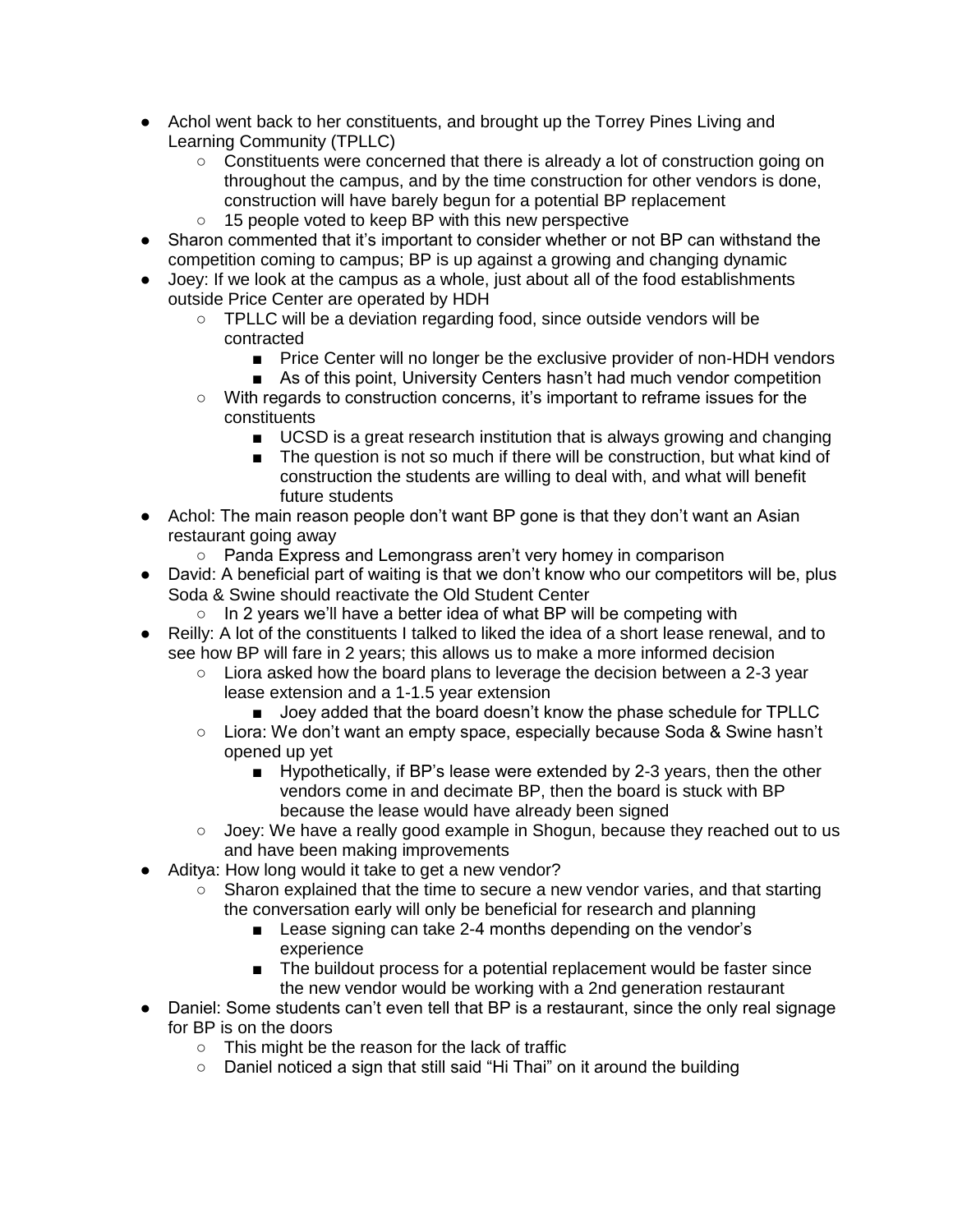- Sharon brought up the fact that if the board wants a food court style restaurant, that would be a reason to keep BP, but if they want something different, it would be more difficult to get a vendor to commit
- Aditya: Warren students are indifferent to BP, most either don't know it exists or don't think it's worth the trip
- Jesús made a point that the UCAB members can only relate so much of the information they have to their constituents, but the constituents don't always get to see the big picture
	- The UCAB members were chosen to make decisions on behalf and for the benefit of the community
- Joey brought up two things that stuck out to him based on the BP feedback he received
	- 1. Comments about the space itself
		- The space itself will be refreshed, but students don't understand the disconnect between the space and BP
	- 2. Comments about the affordability and quality of the food
		- Gathered opinions on food emphasize affordability, with lackluster quality
- Joey: Vegans and vegetarians don't have a lot of options on campus
	- The fact that BP has actual fake shrimp, chicken, pork, etc. is very important
	- Joey proposed seeking out a vegan/vegetarian vendor for the BP space, because it would fit the aesthetic of the Original Student Center
		- Becoming the exclusive non-HDH vegan/vegetarian vendor would be a major plus
- Katya wanted to point out that her constituents spoke well of BP's food quality
	- $\circ$  Recommends considering finding an Asian cuisine vendor with a vegetarian menu
	- $\circ$  However, in that time frame, there won't be many options for students looking for what BP has to offer now
	- Achol: That makes me feel we like we need a new vendor now instead of waiting 2 years, especially since Soda & Swine and Dirty Birds are both meat-based vendors
- Joey brought up the lack of menu variability and food quality at Roots, as one of the only vegan options on campus
- Daniel asked if any of the incoming vendors are vegan/vegetarian, since they could compete with these vendor plans for BP
	- Alex: There are definite possible options
- Katya emphasized that any new vendor should be affordable, since the price point is one of BP's strengths
- Harrison commented that many of his constituents are tired of the constant construction around campus
	- Joey replied that these concerns are valid, and it's important to differentiate between the different construction projects around campus; not all campus construction is under the University Centers domain
		- TPLLC, Triton Pavilion, and the MTS Trolley are UCSD
		- Dirty Birds, Soda & Swine are University Centers
		- University Centers wants to keep construction to a minimum, but they don't have many projects going on right now
- Motion to vote put forward by Alex
	- In favor of lease renewal: 6
	- Opposing lease renewal: 3
	- Abstain: 1
- With 6 in favor, Blue Pepper will be considered for renewal.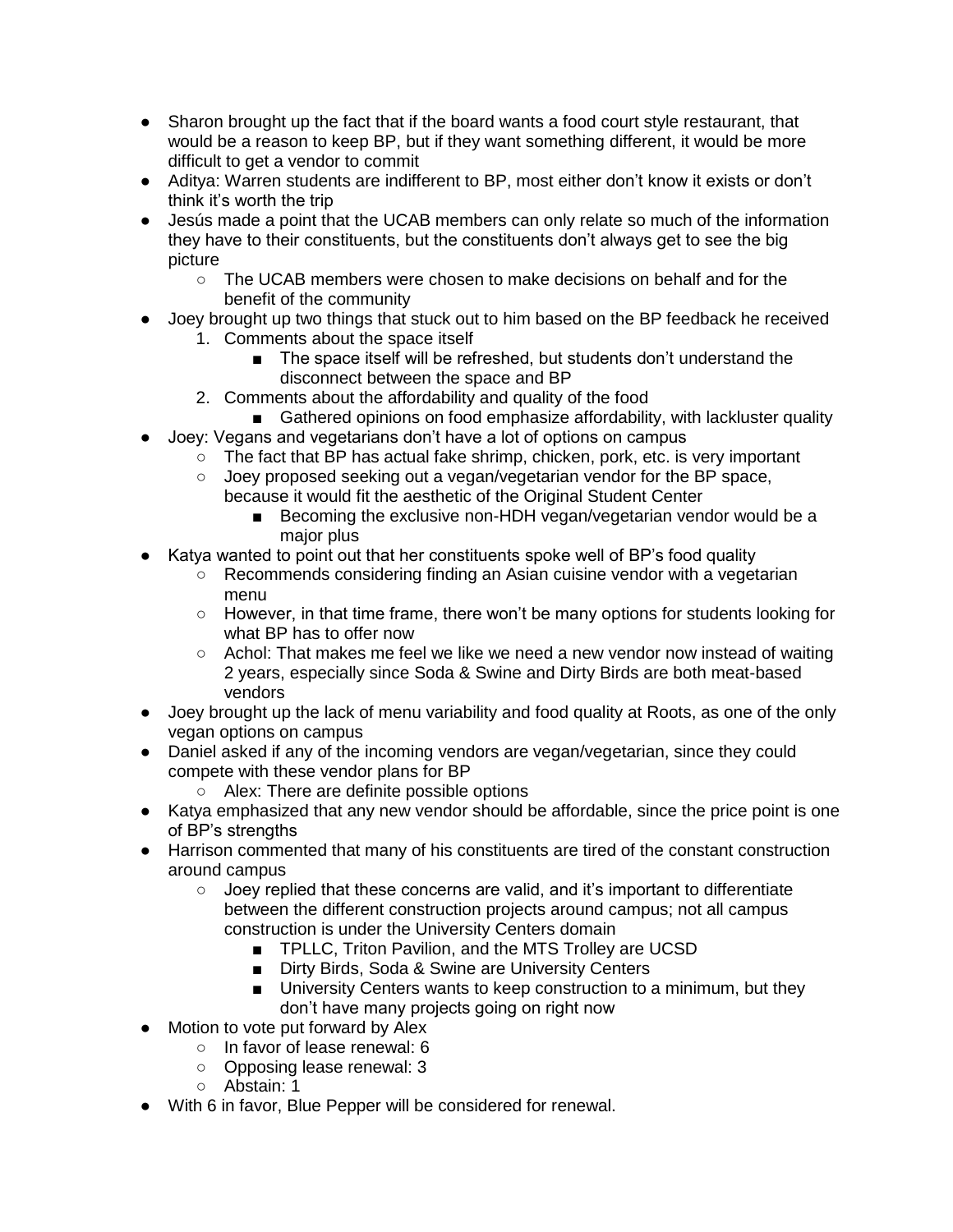Length of Blue Pepper's Renewed Lease

- Joey commented that since Shogun's lease was renewed 1.5 years, it would only be fair to do the same for BP
	- Sharon: To put previous decisions in context, Shogun's renewal was 1.5 years due to project schedules, and they had over a year left on their lease
		- A 1.5 year lease renewal is odd for the campus and restaurants in general
	- Daniel commented that 2 years is generally the minimum allowed
		- Allows time for TPLLC and the other new restaurants to be completed and open, so BP can be compared to them
		- Jesús agreed
- Joey asked for clarification regarding Sharon's comment that the Shogun lease had to fit within an administrative calendar
	- Sharon: At last year's retail retreat, UCAB and University Centers went through a strategic planning process regarding retail for the next 5 years in terms of buildout projects and space activation
		- UCAB considered 5 restaurants for renewal in context of when those buildouts would happen
		- The 1.5 year renewal for Shogun was scheduled right when University Centers was planning a renovation for the space
- Joey recommending tabling the lease length discussion until a timeline of all the vendor openings can be provided
	- Sharon will provide an updated schedule
- Aditya asked when the TPLLC vendors would be made public
	- Alex will reach out for information
- Reilly commented that a 2 year lease would be beneficial, since TPLLC should open 2021, and BP's lease would be up for evaluation a year after TPLLC opens
- Motion to table the Blue Pepper renewal lease discussion until next week: Jesús
	- Second: Joey

### **Member Reports**

● None.

### **Open Forum**

- Joey commented that the 2nd floor Price Center East atrium, outside of the Cross Cultural Center, seems ripe for a project
	- $\circ$  Sharon: These spaces have remained lounges largely because the Cross Cultural Center has a number of student orgs who utilize their space on Wednesday nights
	- o This activity often overflows into the lounges
- Joey inquired about the study carrels moving around frequently, and Sharonhave clarified that they move around based on adequate electrical access
- Joey also asked about any changes coming to the Old Student Center regarding buildouts and programmable spaces, since this could bring more activity to the area
	- $\circ$  Sharon: The management team has determined that the courtyard space is ripe for renovation